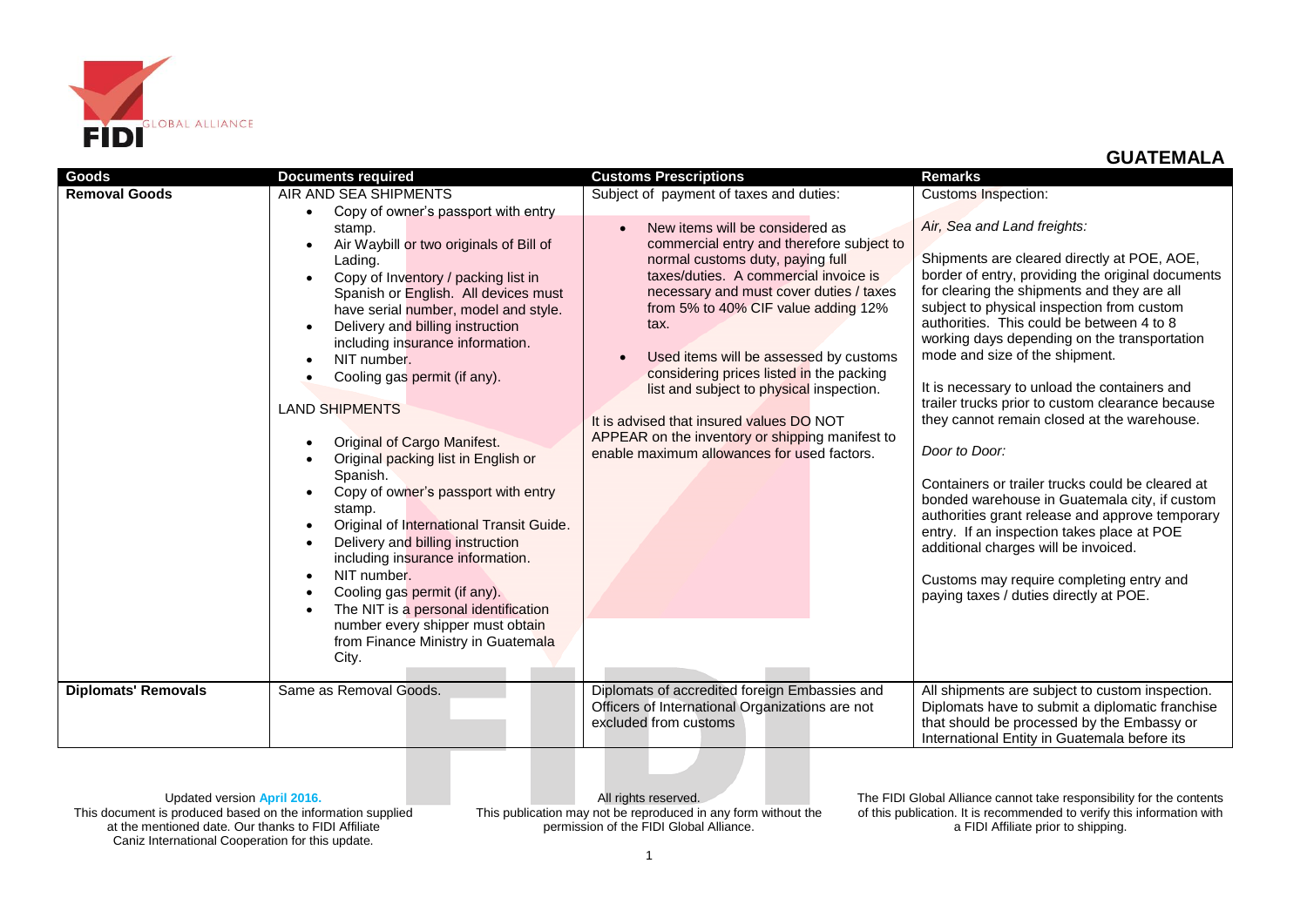

| Goods                                               | <b>Documents required</b>                                                                                                                                                                                                                                                                                                         | <b>Customs Prescriptions</b>                                                                                                                                          | <b>Remarks</b>                                                                                                                                                                    |
|-----------------------------------------------------|-----------------------------------------------------------------------------------------------------------------------------------------------------------------------------------------------------------------------------------------------------------------------------------------------------------------------------------|-----------------------------------------------------------------------------------------------------------------------------------------------------------------------|-----------------------------------------------------------------------------------------------------------------------------------------------------------------------------------|
|                                                     |                                                                                                                                                                                                                                                                                                                                   |                                                                                                                                                                       | release.                                                                                                                                                                          |
| <b>Wedding trousseaux,</b><br>inheritance           | Same as above.                                                                                                                                                                                                                                                                                                                    | Same as Removal Goods.                                                                                                                                                |                                                                                                                                                                                   |
| New furniture and household<br>qoods                | Same as above.                                                                                                                                                                                                                                                                                                                    | Same as Removal Goods, only new goods will be<br>estimated by customs to determine taxes.                                                                             |                                                                                                                                                                                   |
| <b>Works of Art, antiques</b>                       | Same as above.                                                                                                                                                                                                                                                                                                                    | Same as Removal Goods.<br>The export of Pre Colombian Archaeological or<br>Colonial Antiques is prohibited.                                                           |                                                                                                                                                                                   |
| <b>Precious metal objects</b><br>(jewellery, coins) | Same as above.                                                                                                                                                                                                                                                                                                                    | Same as Removal Goods.                                                                                                                                                |                                                                                                                                                                                   |
| Household appliances &<br>electrical appliances     | For HHGS inbound shipments containing<br>coolers, refrigerators and/or air conditioning<br>appliances, a special license of entry be issued.<br>To obtain this license the agent must submit<br>this information:<br>Model.<br>Type of refrigerant used.<br>Year of manufacture.<br>NIT (Guatemalan identification for<br>taxes). | Guatemala does not allow the entry of any<br>appliance containing R11 and R12 gases.<br>Any appliance manufactured before the year 2000<br>is subject to be declined. | Without license, the articles will be held by<br>customs.<br>The process to obtaining the license is 2-3<br>business days approximately and is valid for 15<br>days after issued. |
| Carpet                                              | Same as above.                                                                                                                                                                                                                                                                                                                    | Same as Removal Goods.                                                                                                                                                |                                                                                                                                                                                   |
| <b>Motor vehicles</b>                               | Original of two BL<br>Original of commercial invoice                                                                                                                                                                                                                                                                              | Diplomats: duty free / A franchise must be<br>obtained.                                                                                                               | Customs will verify vehicle information such as<br>model, brand, serial number, etc.                                                                                              |

Updated version **April 2016.**

This document is produced based on the information supplied at the mentioned date. Our thanks to FIDI Affiliate Caniz International Cooperation for this update.

All rights reserved. This publication may not be reproduced in any form without the permission of the FIDI Global Alliance.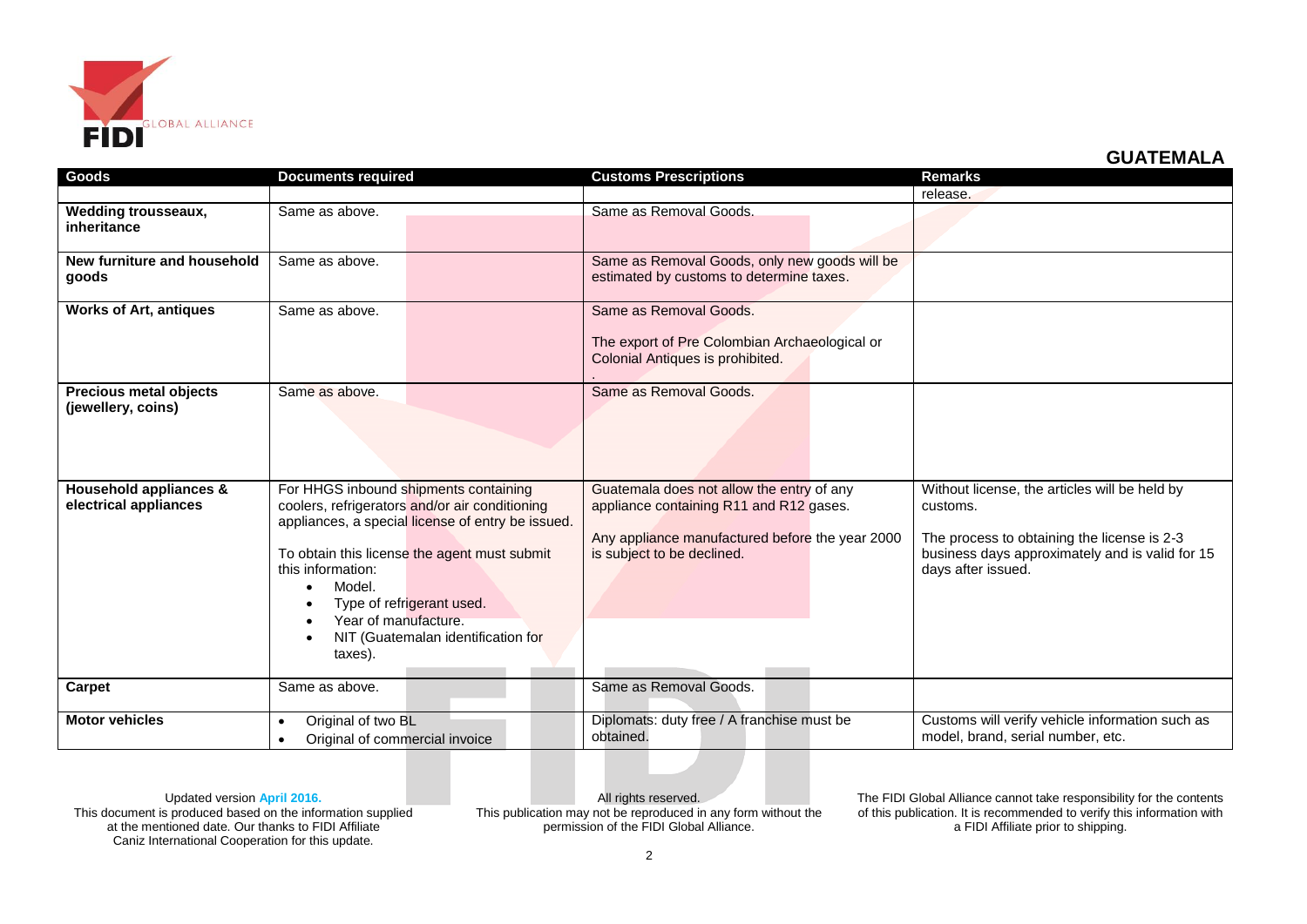

| Goods                                      | <b>Documents required</b>                                                                                                                                                                                                                                                                                        | <b>Customs Prescriptions</b>                                                               | <b>Remarks</b>                                                                                                                                                                                                                                                                                                                                                                                                                                                                                                                                                                                                                                                                                                        |
|--------------------------------------------|------------------------------------------------------------------------------------------------------------------------------------------------------------------------------------------------------------------------------------------------------------------------------------------------------------------|--------------------------------------------------------------------------------------------|-----------------------------------------------------------------------------------------------------------------------------------------------------------------------------------------------------------------------------------------------------------------------------------------------------------------------------------------------------------------------------------------------------------------------------------------------------------------------------------------------------------------------------------------------------------------------------------------------------------------------------------------------------------------------------------------------------------------------|
|                                            | Original of car title as proof of ownership<br>$\bullet$<br>copy of owner passport with entry stamp<br>Delivery and billing instructions including<br>insurance information<br>Copy of registration card<br>Report of mechanical conditions<br>NIT (tax card)<br>Proof of purchase and payment of the<br>vehicle | Non-Citizen & Returning Citizens must pay duties<br>according to the model of the vehicle. | Duties will be estimated on CIF value as<br>determined by customs. Clearance of<br>automobiles require a minimum of two weeks.<br>The following information needs to be sent to<br>destination agent in pre-advice package prior to<br>shipment dispatch.<br>Chassis number<br>Motor number<br>Number of doors of the vehicle<br><b>Brand</b><br>$\bullet$<br>Year of manufacture<br>Style<br>$\bullet$<br>Number of cylinders<br>Serial number<br>Type of fuel<br>Color<br>Cubic centimeters<br>Number of seats<br>If the agent does not receive the above<br>information before arrival of the vehicle or if this<br>information is incorrect, the customer will have to<br>pay a fee of USD 100.00 for inspection. |
| Other vehicles (bicycle,<br>water vehicle) | Bicycles same as Removal goods.<br>Large boats, yachts and other vehicles are the<br>same as Motor Vehicles.                                                                                                                                                                                                     |                                                                                            |                                                                                                                                                                                                                                                                                                                                                                                                                                                                                                                                                                                                                                                                                                                       |
| Machines, appliances, spare<br>parts       | Commercial invoice, specifying gross, legal and<br>net weights and CIF value, in triplicate format,                                                                                                                                                                                                              | Same as Removal Goods.                                                                     |                                                                                                                                                                                                                                                                                                                                                                                                                                                                                                                                                                                                                                                                                                                       |

Updated version **April 2016.**

This document is produced based on the information supplied at the mentioned date. Our thanks to FIDI Affiliate Caniz International Cooperation for this update.

All rights reserved. This publication may not be reproduced in any form without the permission of the FIDI Global Alliance.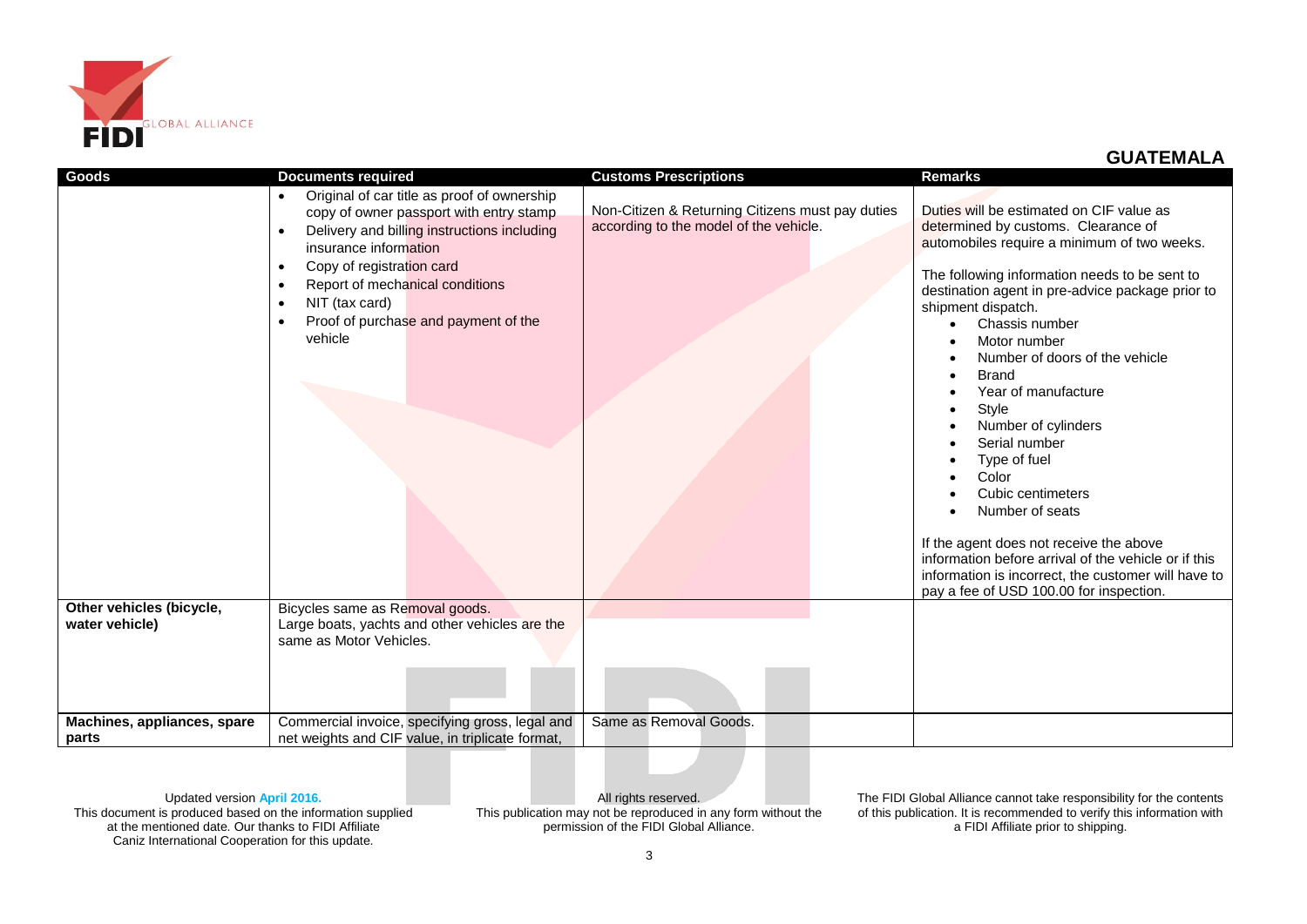

| Goods                                          | <b>Documents required</b>                                                                                                                                    | <b>Customs Prescriptions</b>                                                                                                                                                                  | <b>Remarks</b>                                                                                                                                             |
|------------------------------------------------|--------------------------------------------------------------------------------------------------------------------------------------------------------------|-----------------------------------------------------------------------------------------------------------------------------------------------------------------------------------------------|------------------------------------------------------------------------------------------------------------------------------------------------------------|
|                                                | in triplicate copy legalised by Consulate, with<br>declaration of origin.                                                                                    |                                                                                                                                                                                               |                                                                                                                                                            |
| Alcohol, wine                                  | Same as Removal Goods.                                                                                                                                       | Same as above.                                                                                                                                                                                |                                                                                                                                                            |
| <b>Tins and Food</b>                           | Same as above.                                                                                                                                               | Same as above.                                                                                                                                                                                |                                                                                                                                                            |
| Arms, ammunition<br>dangerous objects          | Sport weapons require special permit from<br>Ministry of Defence prior to arrival of shipment.                                                               | Firearms, ammunition, explosives are not<br>permitted.                                                                                                                                        |                                                                                                                                                            |
| Medicines, narcotics and<br>drugs              |                                                                                                                                                              | Medicines are sold duty free without prescription<br>in Guatemala. Narcotics and drugs are not<br>permitted.                                                                                  | It is recommended not to include these items in<br><b>HHGS</b> shipments                                                                                   |
| <b>Plants</b>                                  | Same as Removal Goods but requires a<br>Phytosanitary Certificate legalised by<br>Consulate.<br>Foodstuffs: Certificate of Purity legalised by<br>Consulate. | Same as Removal Goods.                                                                                                                                                                        | It is recommended not to include plants in HHGS<br>shipments                                                                                               |
| <b>Pets</b>                                    | Original of the Airway Bill.<br>$\bullet$<br>Vaccination/Health Certificate from origin<br>dated within 30 days prior to arrival.                            | It is recommended that this Certificate be<br>stamped by the Consulate at Origin and dated<br>no later than 1 month prior to arrival of the<br>pet.<br>Pets are subject to payment of duties. |                                                                                                                                                            |
| <b>Prohibited Articles</b>                     |                                                                                                                                                              | <i><b>Import</b></i><br>Narcotics, drugs, pornographic material.<br>Firearms need a special permit by Ministry of<br>Defence.                                                                 |                                                                                                                                                            |
| <b>Fumigation of imported</b><br>wooden crates |                                                                                                                                                              | Guatemalan government adopted ISPM-15<br>(International Standards for Phytosanitary<br>Measures Publication 15) guidelines for regulating<br>wood packaging material in International Trade   | This regulation DOES NOT apply to wood<br>packing materials manufactured of:<br>Raw wood of 6mm thickness or less.<br>Processed wood manufactured by glue, |

Updated version **April 2016.**

This document is produced based on the information supplied at the mentioned date. Our thanks to FIDI Affiliate Caniz International Cooperation for this update.

All rights reserved. This publication may not be reproduced in any form without the permission of the FIDI Global Alliance.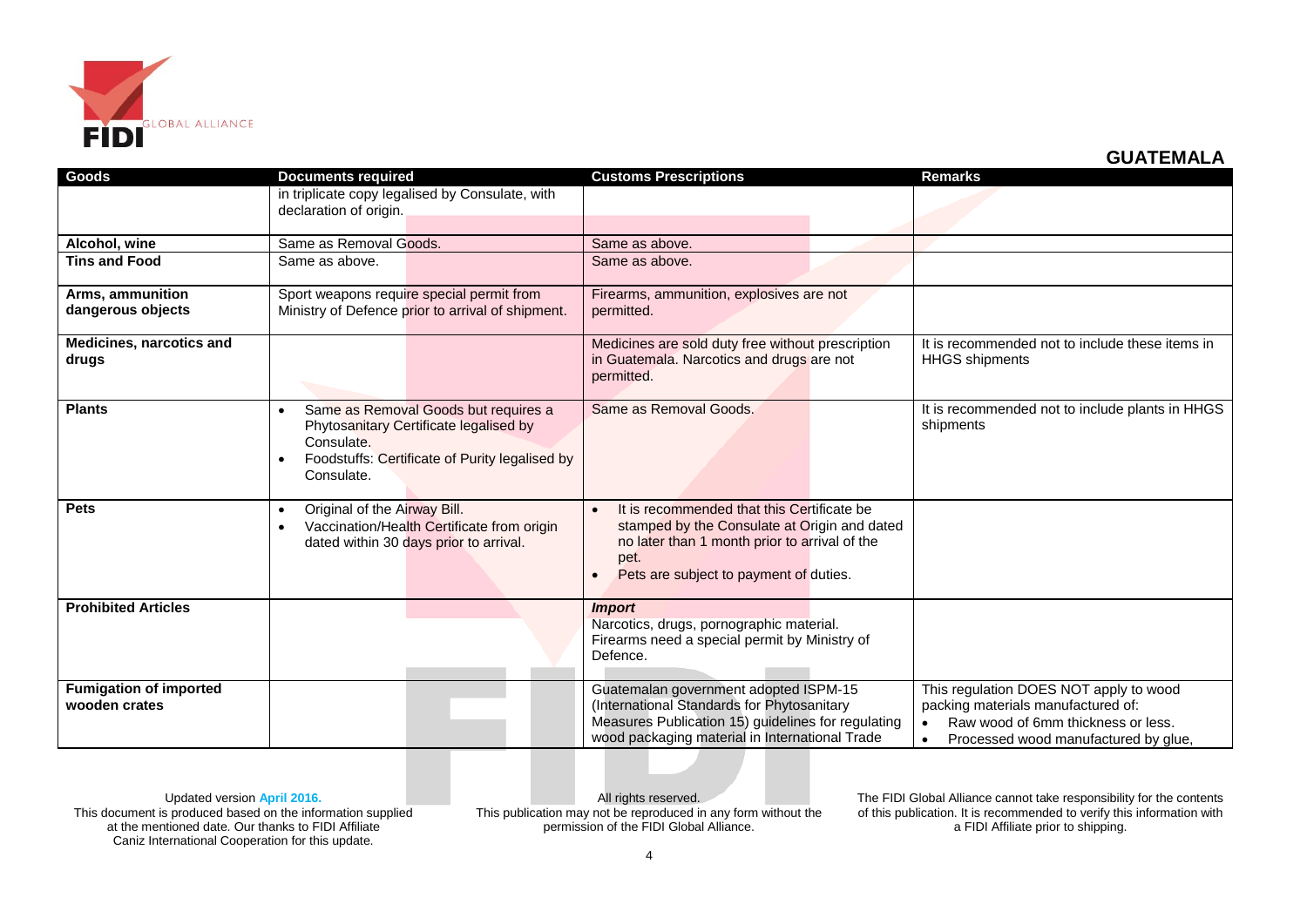

| Goods | <b>Documents required</b> | <b>Customs Prescriptions</b>                             | <b>Remarks</b>                               |
|-------|---------------------------|----------------------------------------------------------|----------------------------------------------|
|       |                           | (aka NIFM-15) to standard the treatment of wood          | heat and pressure, or a combination thereof. |
|       |                           | packing materials used for transporting of goods.        | Plywood sheets and agglomerated sawdust      |
|       |                           | Shipments in or out of Guatemala in wooden               | sheet.                                       |
|       |                           | packaging, need to have a seal certifying that the       | Oriented wooden fiber sheets.<br>$\bullet$   |
|       |                           | wood has received the required treatment (HT             | Sawdust and wooden fiber.                    |
|       |                           | heated treatment, a minimum wood core                    | $\bullet$                                    |
|       |                           | temperature of 56°C for a minimum of 30 minutes,         |                                              |
|       |                           | or fumigation with methyl bromide (MT). The              |                                              |
|       |                           | minimum temperature should not be less than              |                                              |
|       |                           | 10°C and the minimum exposure time should not            |                                              |
|       |                           | be below sixteen hours).                                 |                                              |
|       |                           | The treatments established in this regulation are        |                                              |
|       |                           | intended to reduce introduction and or                   |                                              |
|       |                           | dissemination of quarantine plagues associated to        |                                              |
|       |                           | wood packaging.                                          |                                              |
|       |                           |                                                          |                                              |
|       |                           | The wood packing material must be marked in a            |                                              |
|       |                           | visible location on each article, on at least two        |                                              |
|       |                           | opposite sides of the article, with a legible and        |                                              |
|       |                           | permanent mark in black ink. Labels and                  |                                              |
|       |                           | adhesives are not allowed.                               |                                              |
|       |                           |                                                          |                                              |
|       |                           | The approved format of the mark should be as<br>follows: |                                              |
|       |                           |                                                          |                                              |
|       |                           |                                                          |                                              |
|       |                           |                                                          |                                              |
|       |                           |                                                          |                                              |
|       |                           | $XX - 000$                                               |                                              |
|       |                           |                                                          |                                              |
|       |                           | YΥ                                                       |                                              |
|       |                           |                                                          |                                              |
|       |                           |                                                          |                                              |
|       |                           |                                                          |                                              |

Updated version **April 2016.** This document is produced based on the information supplied at the mentioned date. Our thanks to FIDI Affiliate Caniz International Cooperation for this update.

All rights reserved. This publication may not be reproduced in any form without the permission of the FIDI Global Alliance.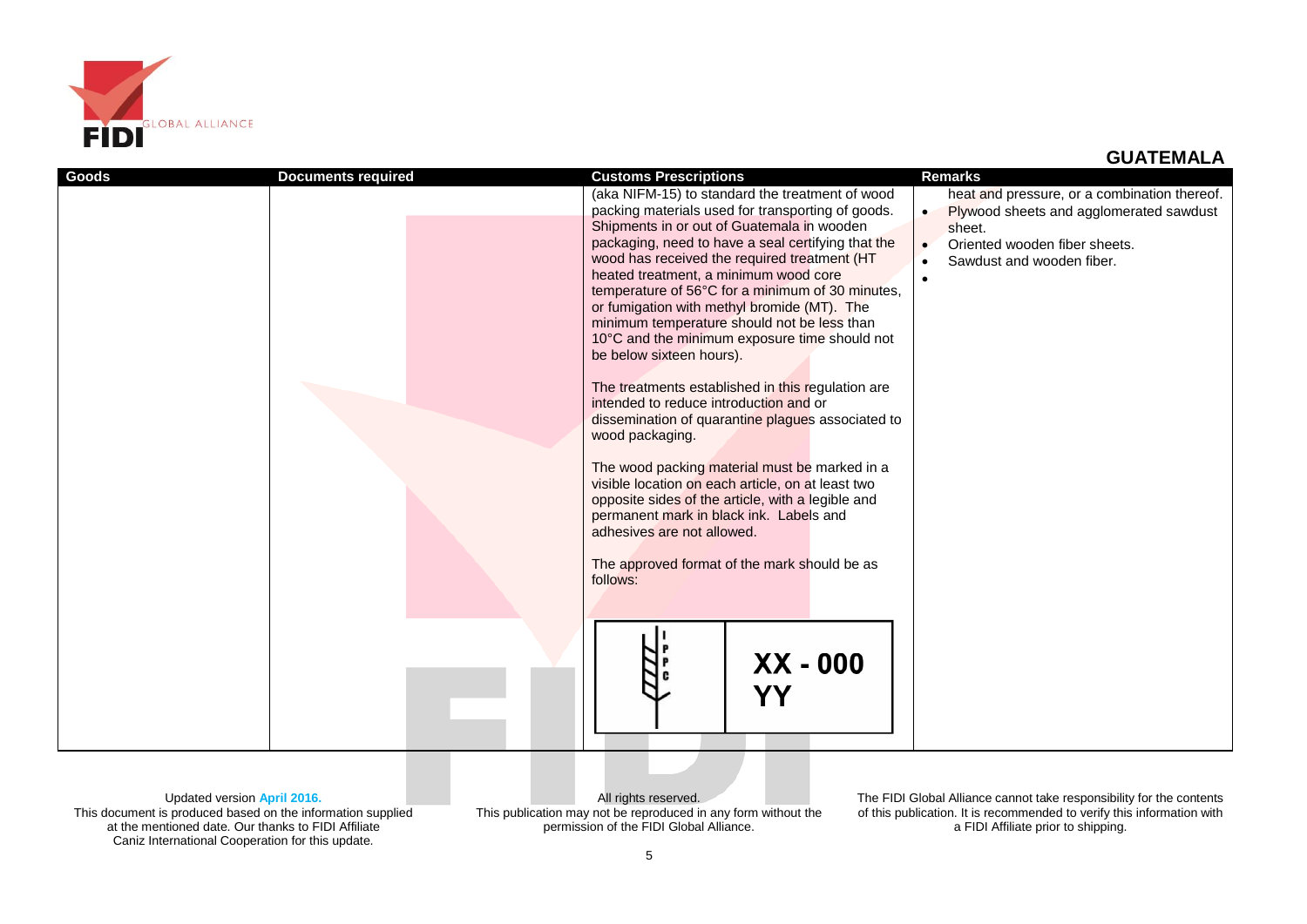

| Goods          | <b>Documents required</b> | <b>Customs Prescriptions</b>                                                                                                                                                                                                                                                                                                                                                                                                                                                                                                                                                                                                                                         | <b>Remarks</b> |
|----------------|---------------------------|----------------------------------------------------------------------------------------------------------------------------------------------------------------------------------------------------------------------------------------------------------------------------------------------------------------------------------------------------------------------------------------------------------------------------------------------------------------------------------------------------------------------------------------------------------------------------------------------------------------------------------------------------------------------|----------------|
|                |                           | XX is the country code, 000 the producer number,<br>YY the treatment type, and it has to include the                                                                                                                                                                                                                                                                                                                                                                                                                                                                                                                                                                 |                |
|                |                           | inspection agency logo.                                                                                                                                                                                                                                                                                                                                                                                                                                                                                                                                                                                                                                              |                |
|                |                           | If a shipment arrives without this seal, it will be<br>returned to country of origin at the expense of the                                                                                                                                                                                                                                                                                                                                                                                                                                                                                                                                                           |                |
|                |                           | client or agent at origin.                                                                                                                                                                                                                                                                                                                                                                                                                                                                                                                                                                                                                                           |                |
| <b>Remarks</b> |                           | Guatemalan Customs have changed import<br>regulations effective September 3rd 2007 on the<br>following items:<br>Agents or customers cannot declare<br>HHGS + AUTO on the same OBL, even if<br>both are coming in the same container,<br>so each one has to present a different<br>OBL.<br>Agents must obtain exact and correct<br>2.<br>consignment instructions before sending<br>any shipment, destination address of the<br>consignee must appear exactly the same<br>as Guatemalan NIT card (tax ID card)<br>from the customer who is paying import<br>duties and taxes for the shipment or<br>whoever imports the shipment with duties<br>and taxes exemption. |                |
|                |                           | Once the customs import policy is made<br>3.<br>and authorized by Guatemalan customs,<br>it cannot be corrected, so if the                                                                                                                                                                                                                                                                                                                                                                                                                                                                                                                                           |                |
|                |                           | information is incorrect and the custom<br>agent refuse to clear it, the broker<br>(customs agent) has to obtain a legal<br>authorization from custom authorities by                                                                                                                                                                                                                                                                                                                                                                                                                                                                                                 |                |
|                |                           | a resolution that takes from 10 to 15                                                                                                                                                                                                                                                                                                                                                                                                                                                                                                                                                                                                                                |                |

Updated version **April 2016.** This document is produced based on the information supplied at the mentioned date. Our thanks to FIDI Affiliate Caniz International Cooperation for this update.

All rights reserved. This publication may not be reproduced in any form without the permission of the FIDI Global Alliance.